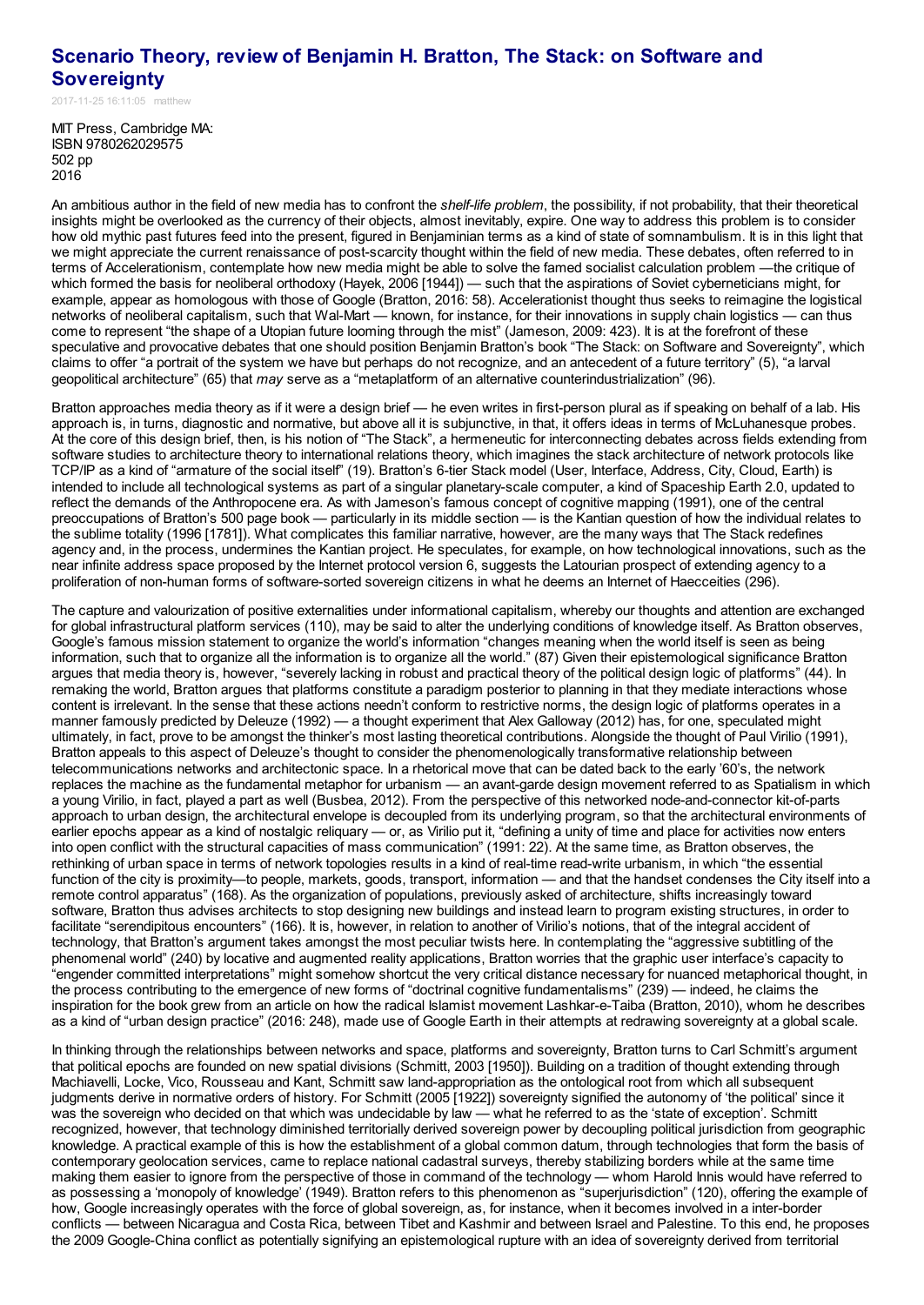occupation and categorical juridical identification towards an new notion of "platform sovereignty" (22). He positions the latter as an innovation in those techniques of governance that Foucault (2008 [1978]) argued developed over the course of modern European history, as the emergence of economic liberalism gradually shifted sovereignty from states into markets, ultimately culminating in neoliberalism's hollowing out of the state as the locus of sovereign power. In this context of diminishing state power, Foucault developed his famous account of how calculative 'apparatuses' worked to attune and align conduct with the economy, a project of governance that he traced back at least to fourth century Christian pastoralist theology (2009 [1977]). Bratton engages particularly with Agamben's (2009) project, which combines Foucault's genealogy of the theological origins of modern Western governance with aspects of Schmitt's project, in order to describe an 'apparatus' as an instrument of pure governance whose aim is its own self-replication — from which perspective Agamben describes "the extreme phase of capitalist development in which we live as a massive accumulation and proliferation of apparatuses" (2009: 15). While Agamben views these apparatuses as sovereignty machine for producing qualified human subjects for inclusion within a body politic, as opposed to Schmitt he is particularly concerned with what is excluded by the sovereign decision. Thus, in what might also be understood, perhaps more simply, as an extension of the well known argument concerning how classification schemata render discrimination invisible (Bowker & Star, 2000), Bratton speculates on how the apparatus of planetary-scale computing might operate in terms of a "full-spectrum governmentality" (101), automating and radically erasing the sovereign decision from the scale of the molecular to that of the atmospheric. With regards to contemporary technology, Agamben's outlook is markedly pessimistic, claiming that, while it depends upon religious separation, it blocks *profanation* (2009: 24)— or, the liberation of an otherwise captured form of life in order to acquire an alternative form of subjectivity. Here, however, Bratton accuses Agamben's ontology of being essentially anthropocentic and thus incapable of conceptualizing a scenario in which apparatuses might also themselves become deliberate actors — stipulating that " *[f]latness* here refers not to ontology or the withdrawal of objects, but to their functional communication" (205), Bratton is careful, however, not to align himself too closely here with the flat ontology current in media theory, the latter which claims that "all things equally exist, yet they do not exist equally" (Bogost 2012:11). In disciplinary terms Bratton may thus be seen as an advocate for the idea that media theory is the successor discipline to metaphysics — as John Peters Durham has argued in his own recent ambitious project to reconfigure the field (2015: 27). His ambitions, however, extend much further still, as the basis for a normative project for how media theory might also be of practical use in addressing an issue no less pressing than global anthropogenic climate change.

With 2016 as the hottest year on record, it is clear, as Jeremy Rifkin puts it, that "the entropic bill for the Industrial Age has arrived" (Rifkin, 2014 10). As the new media theorist Nick Dyer-Witheford notes, schemes to mitigate climate change are bringing planning back (2013), encouraging technological visions of a scope and ambition that hasn't been seen since the Apollo era. Whilst, Bratton notes, that in the aftermath of Hurricane Katrina, climate change has been used in order to licenses increased militarization, framed in terms of a kind of "ambient terroris[m]" (104), he wants to make a distinction between climate alarmism, that simply reacts to this global state of emergency, and a broadly restorative notion of geoengineering (304) — the latter which he seems to advocate, though he never really discusses what that might entail, whether it be chemtrails, space mirrors or what-have-you. While the issues have changed, in some sense we have been here before, in late '60s when ecological debate, dominated by the image of Spaceship Earth, inspired critiques of both neoclassical and Keynsian economics for 'exogenizing' the environment in terms of 'externalities' (Caradonna 2014) — ideas that presaged contemporary calls to develop an ecocentric approach to media studies, calling for an account of the lifecycle and ecological footprint of our apparatuses (Sterne, 2007). While it is often said that the environmental movement that emerged from this era crystallized around the famous Earthrise image as taken by Apollo astronaut William Anders in 1968 — perhaps prompted by Stewart Brand's famous button campaign, which asked "Why haven't we seen a photograph of the whole earth yet?" (Brooks, 2011: 17) -Bruno Latour (2013) however, argues that, today, in order for a politics appropriate to meet the challenge of the Anthropocene to emerge, it is ironically this very image of unmediated nature that needs to be fundamentally rethought. In order to make us feel responsible for climate change, to render the consequences of our actions visible, Latour advocates for the installing of ubiquitous environmental sensors networks (2013: 93). In advocating the idea that "You can't monitor what you can't measure," (the slogan for 'Planetary Skin' a collaboration between Cisco and NASA), global-scale environmental sensing projects arguably overlook a foundational critique of positivism developed within the human sciences — as Bratton remarks, ultimately, this initiative "cannot measure what it thinks it can measure" (106).

Although Bratton admits that The Stack is probably "the hungriest thing in the world" (94), as an Accelerationist, he sees more, not less, technology development as the path beyond the impasse of the Anthropocene. To this end, like Rifkin (2014), he is hopeful for the prospects that the Internet of Things, or the Internet of Haecceities in Bratton's jargon, might bring back the Atomic-era mythic past future of energy 'too cheap to meter', through the installation of an omni-directional smart grid of renewables (95) — a line of speculation that concludes with a teleological-cum-theological vision of The Stack as an autopoetic Gaian entity designing itself for the ultimate purpose of its own renewal (107). If Bratton's more adventurous flights of theoretical fancy occasionally draw on such quasi-theological imagery, perhaps this is because, as Latour argues, it is only by "encounter[ing] again the beings proper to religion" (2013: 36) for their power to convert, that we can formulate a response appropriate to the challenge of the Anthropocene. While Bratton critiques Latour's famous proposal to assemble all of these beings together into a Parliament of Things (2004), as representing an "old-fashioned, even reactionary, kind of political speech" (104), in their shared attempts to rise to the occasion of the Anthropocene, I can't help but wondering, with Mark Greif (2015), about the extent to which the normativity of these projects may repeat patterns from an earlier era when scholars felt obligated to respond to a perceived "crisis of man". Bratton's subjunctive approach, what we might call *scenario theory*, at once licenses him to make such occasionally risky theoretical maneuvers, while at the same time hedging his bets. While, from the point of view of a reviewer, this equivocal approach can be frustrating, in its ambition to expand the scope of the field, *The Stack* should be regarded as consequential contribution for the future of the new media theory.

## **References**

Agamben, Giorgio. *What is an Apparatus? and Other Essays*. Trans. David Kishik & Stefan Pedatella. Stanford: Stanford University Press. 2009.

Bowker, Geoffrey C and Susan Leigh Star. *Sorting Things Out*. Cambridge, MA: MIT Press. 2000.

Bogost, Ian. *Alien Phenomenology, or What It's Like to Be a Thing* (Posthumanities). Minneapolis: University of Minnesota Press. 2012. Bratton, Benjamin, H. "On Geoscapes and the Google Caliphate: Reflections on the Mumbai Attacks". *Theory, Culture & Society*, 26(7- 8), 2010. pp. 329–342.

Bratton, Benjamin, H. *The Stack: On Software and Sovereignty*. Cambridge MA: MIT Press. 2016.

Brooks, Michael. *Free Radicals: The Secret Anarchy of Science*. London: Profile Books. 2011.

Busbea, Larry. *Topologies: The Urban Utopia in France*, 1960-1970. Cambridge: MIT Press.2012.

Caradonna, Jeremy. L. *Sustainability: A History*. Oxford: Oxford University Press. 2014.

Deleuze, Giles. *Postscript on the Societies of Control*. October, 59, 1992. pp. 3–7.

Dyer-Witheford, Nick."Red Plenty Platforms", *Culture Machine*, 14. 2013. pp. 1–27

Foucault, Michel. *The Birth of Biopolitics: Lectures at the Collège de France, 1978-1979*. Ed. Michel Senellart. Trans. G. Burchell. New